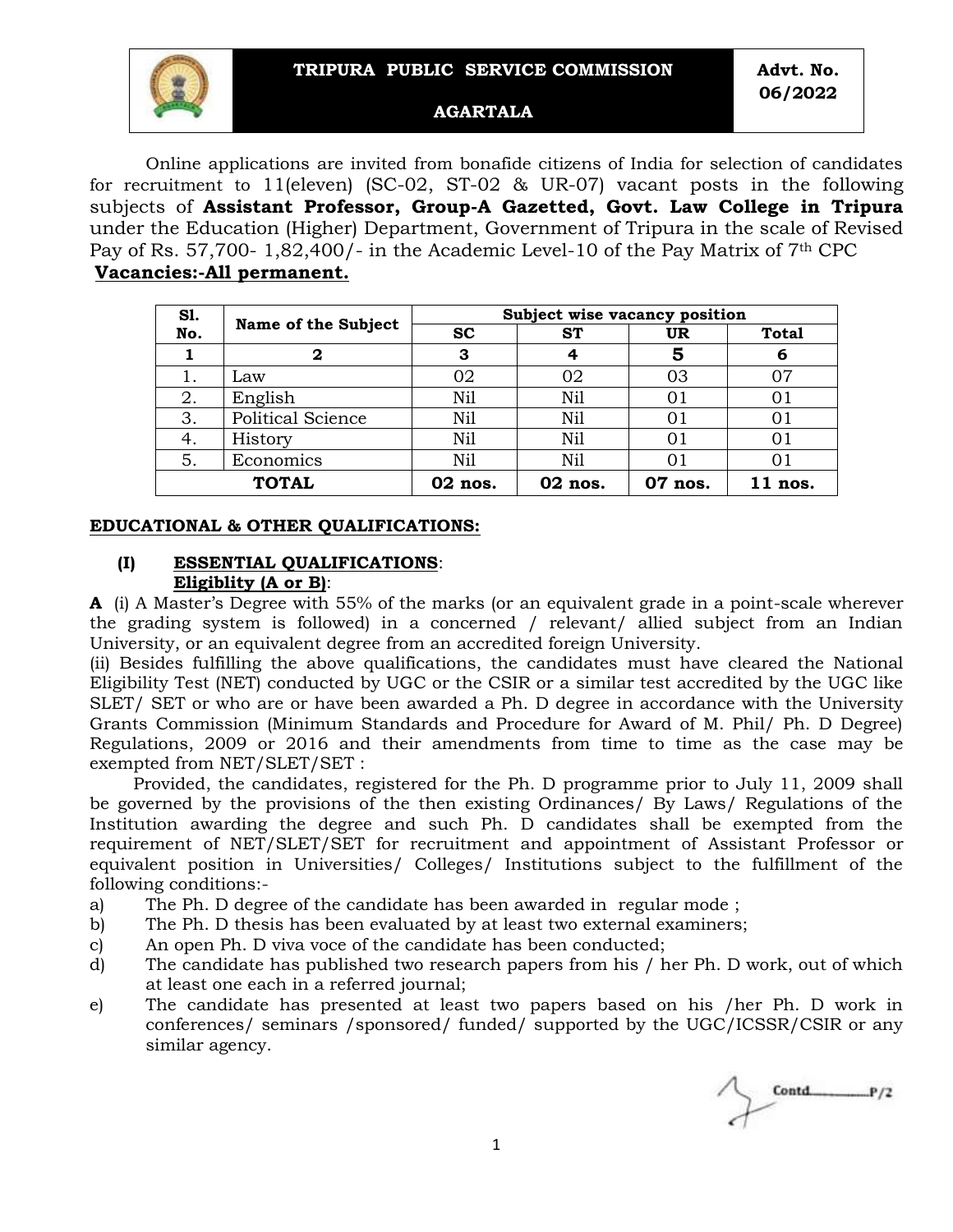#### **Page-2**

The fulfillment of these conditions is to be certified by the Registrar or the Dean ( Academic Affairs) of the University concerned.

Note:- NET/SLET/SET shall also not be required for such Masters Programmes in disciplines for which NET/SLET/SET is not conducted by the UGC, CSIR or similar test accredited by the UGC , like SLET/SET.

OR

**(B)** The Ph. D degree has been obtained from a foreign university/ institution with a ranking among top 500 in the World University Ranking ( at any time) by any one of the followings: **(i)** Quacquarelli Symonds (QS) **(ii)** The Times Higher Education (THE) or (iii) the Academic Ranking of World Universities (ARWU) of the Shanghai Jiao Tong University ( Shanghai).

## **(II) RELAXATION ALLOWED**

 A relaxation of 5% shall be allowed at the Bachelor's as well as the Master's level for the candidates belonging to Scheduled Caste/ Scheduled Tribe / Differently abled { (a) Blindness and low vision ; (b) Deaf and Hard of Hearing ; (c) Locomotor disability including cerebral palsy, Leprosy cured, dwarfism, acid attack victims and muscular dystrophy ; (d)Autism, intellectual disability, specific learning disability and mental illness; (e) Multiple disabilities from amongst persons under (a) to (d) including deaf-blindness } for the purpose of eligibility and assessing good academic record for direct recruitment. The eligibility marks of 55% marks (or an equivalent grade in a point scale wherever the grading system is followed ) and the relaxation of 5% to the categories mentioned above are permissible, based only on the qualifying marks without including any grace marks procedure.

 A relevant grade which is regarded as equivalents of 55% wherever the grading system is followed by a recognized university at the Master's level shall also be considered valid.

The time taken by candidates to acquire M. Phil and /or Ph. D Degree shall not be considered as teaching/research experience to be claimed for appointment to the teaching positions. Further the period of active service spent on pursuing Research Degree simultaneously with teaching assignment without taking any kind of leave, shall be counted as teaching experience for the purpose of direct recruitment/ promotion.

#### OR

As amended by UGC time to time.

**(III) DESIRABLE**: Knowledge in Bengali or Kok-borok.

**Age**: - Maximum 40 years of age as on **13.05.2022** Upper Age-limit is relaxable by 5(five) years in case of SC/ST/ PH candidates and Government Servants. However, the SC/ST/Govt. Servant will not get the further relaxation of 5 (five) years over and above relaxation of 5 (five) years which they are already entitled to get as SC/ST candidates.

**The last date of submission of online application is 13.05.2022 (upto 5.30 PM). The application (s) received after the closing date will not be entertained.**

 **\* Selection procedure ; The selection procedure will be governed as per [Annexure-A](https://tpsc.tripura.gov.in/sites/default/files/annexure_a_b.pdf)  [& Annexure-B](https://tpsc.tripura.gov.in/sites/default/files/annexure_a_b.pdf) of the notified scheduled of Assistant Professor, Government Law College in Tripura.** 

**Contd...................P/3**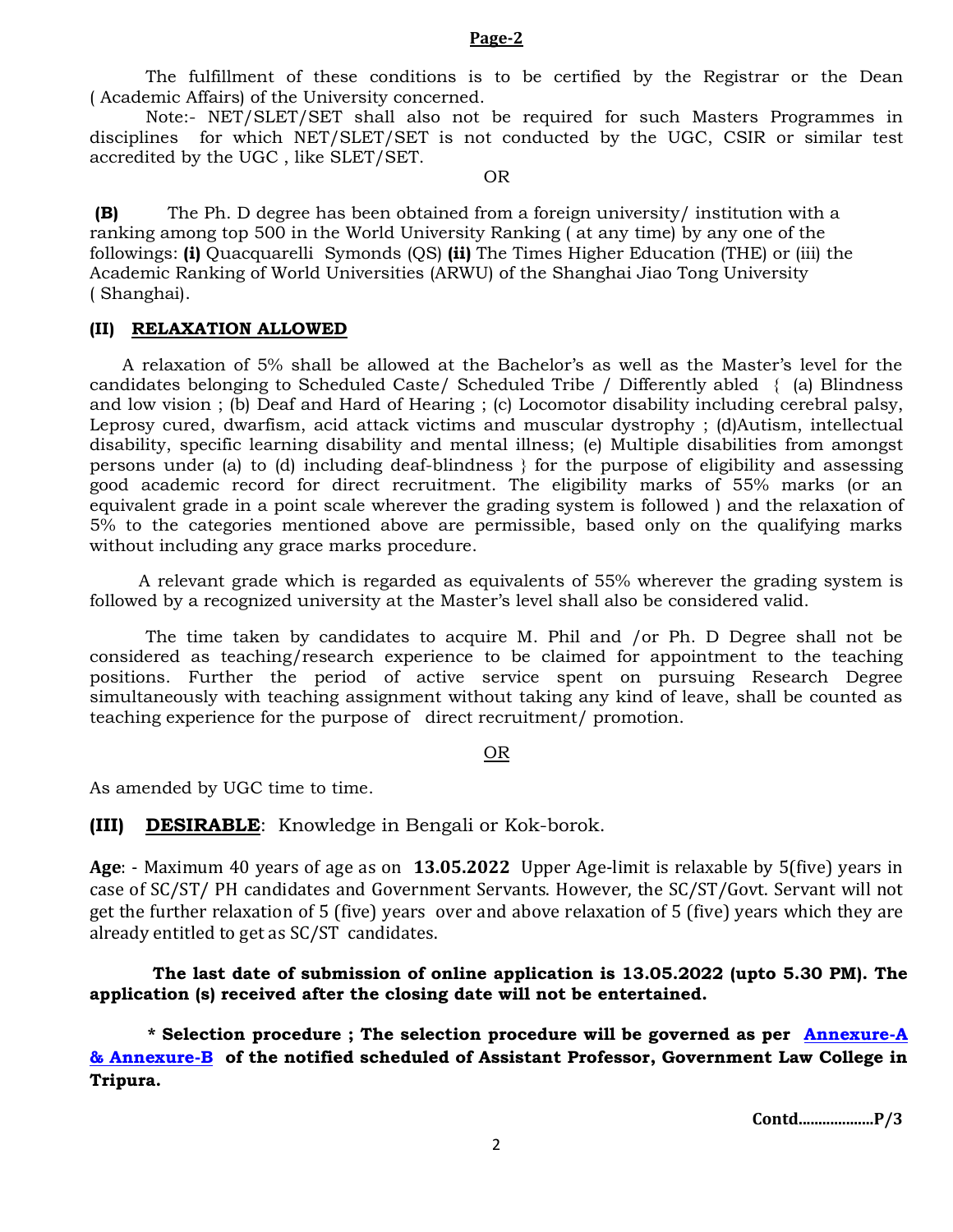### **Page-3**

## **Other Important information**:-

# **1. Online Application Portal**:

(a) Candidates will have to submit application through Online Application Portal only. The Commission will not entertain any hard copy application. Before submission of online application, read carefully the instruction to candidates.

(b) Online Application Portal will be available on Commission's website from **12.04.2022** to **13.05.2022 (5.30 PM)**. Before applying for the post, an applicant shall register his/her bio-data particulars through One Time Profile Registration (OTPR) on the Commission's Website viz. tpsc.tripura.gov.in. Once applicant registers his/her particulars, a User ID is generated and sent to his/her registered mobile number and email ID. Applicants need to apply for the post using the OTPR User ID through the Commission's website.

(c) Applicants should avoid submitting multiple applications. However, if due to any unavoidable circumstances, any applicant submits multiple applications then he/she must ensure that the application with latest Receipt Number is complete in all respect.

(d) In case of multiple applications, the application with latest Receipt Number shall only be entertained by the Commission and fee paid against one Receive Number shall not be adjusted *against any other Receipt Number.*

**2.** (a) Candidates are required to submit self attested copy of certificates in support of their claims regarding Age, Educational Qualifications, Permanent Resident Certificate/Citizenship Certificate, Scheduled Castes/Scheduled Tribes, Experience Certificates, API **(as per Annexure B)** and others, if mentioned in the application in the receipt section of the TPSC . Submission of such documents will be allowed up to 7(seven) days of closing date of receipt of Online application i.e. within **23.05.2022** along with printed copy of Online Application falling which candidature will be treated as cancelled. The Comission will not entertain any application thereafter.

(b) Applicants must be in possession of the prescribed minimum qualification(s). Mere issue of admission certificate to the candidate will not imply that his/her candidature has been finally cleared by the Commission. On scrutiny of documents, if a candidate found ineligible as per terms & condition of the Advertisement (including prescribed Recruitment fee) his /her candidature will be rejected.

**3.** (a) Group-A Posts:- Rs.400/- (Four Hundred) only for General Candidates and Rs. 350/- (Rupees three Hundred and Fifty) only for ST/SC/ BPL card holders/Physically Handicapped Candidates. Recruitment fee so deposited, is non-refundable.

(b) SC/ST Candidates of other States are not recognized by the Govt. of Tripura.

(c) If a candidate submits incomplete application in respect of terms & condition of the Advertisement and without requisite recruitment fee, his/her candidature will be rejected.

**4. SC/ST Candidates of other States** (not recognized by the Govt. of Tripura) should apply for unreserved vacancy as general candidate along with recruitment fee prescribed for general candidates

**Contd...................P/4**